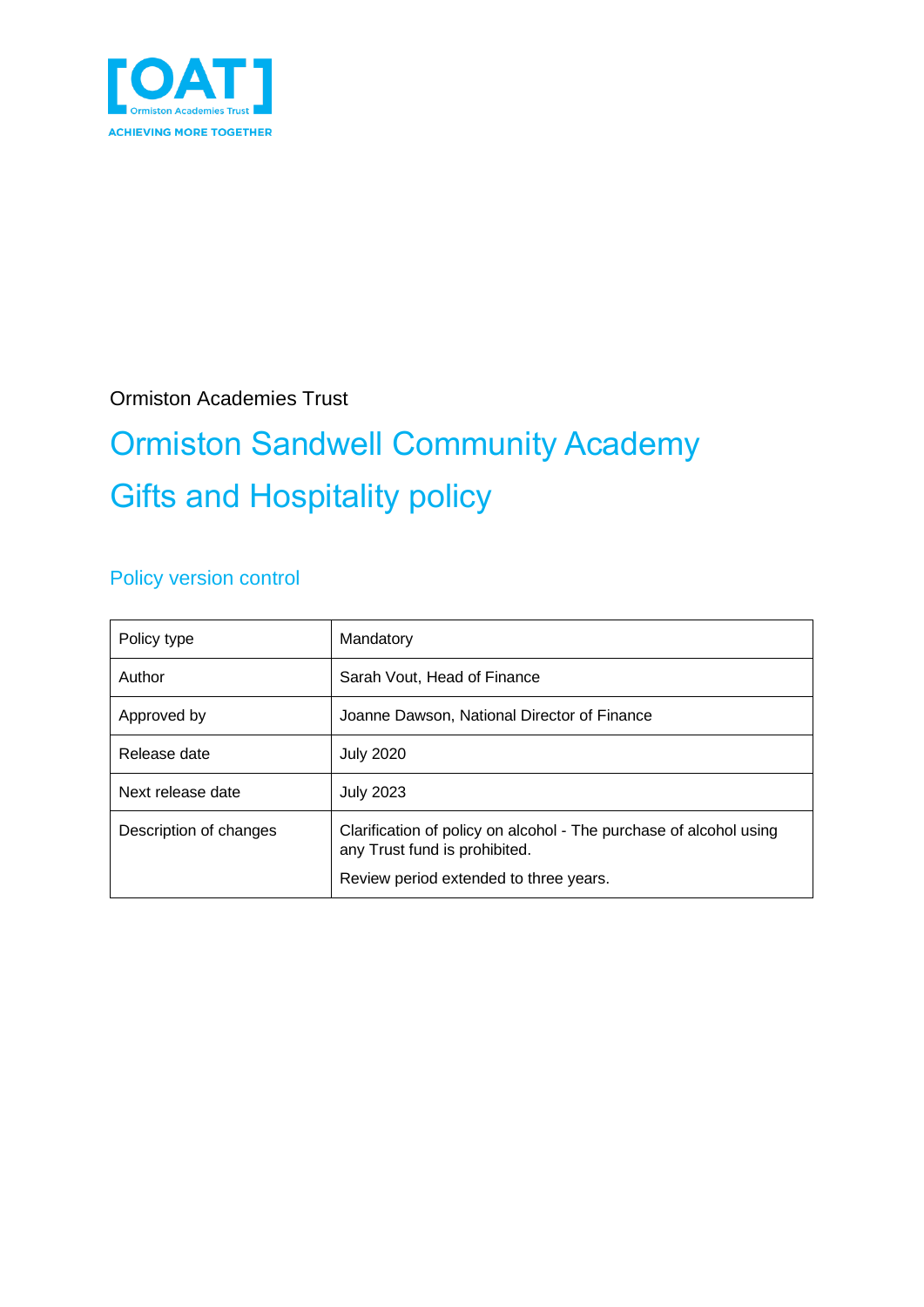

# **Contents**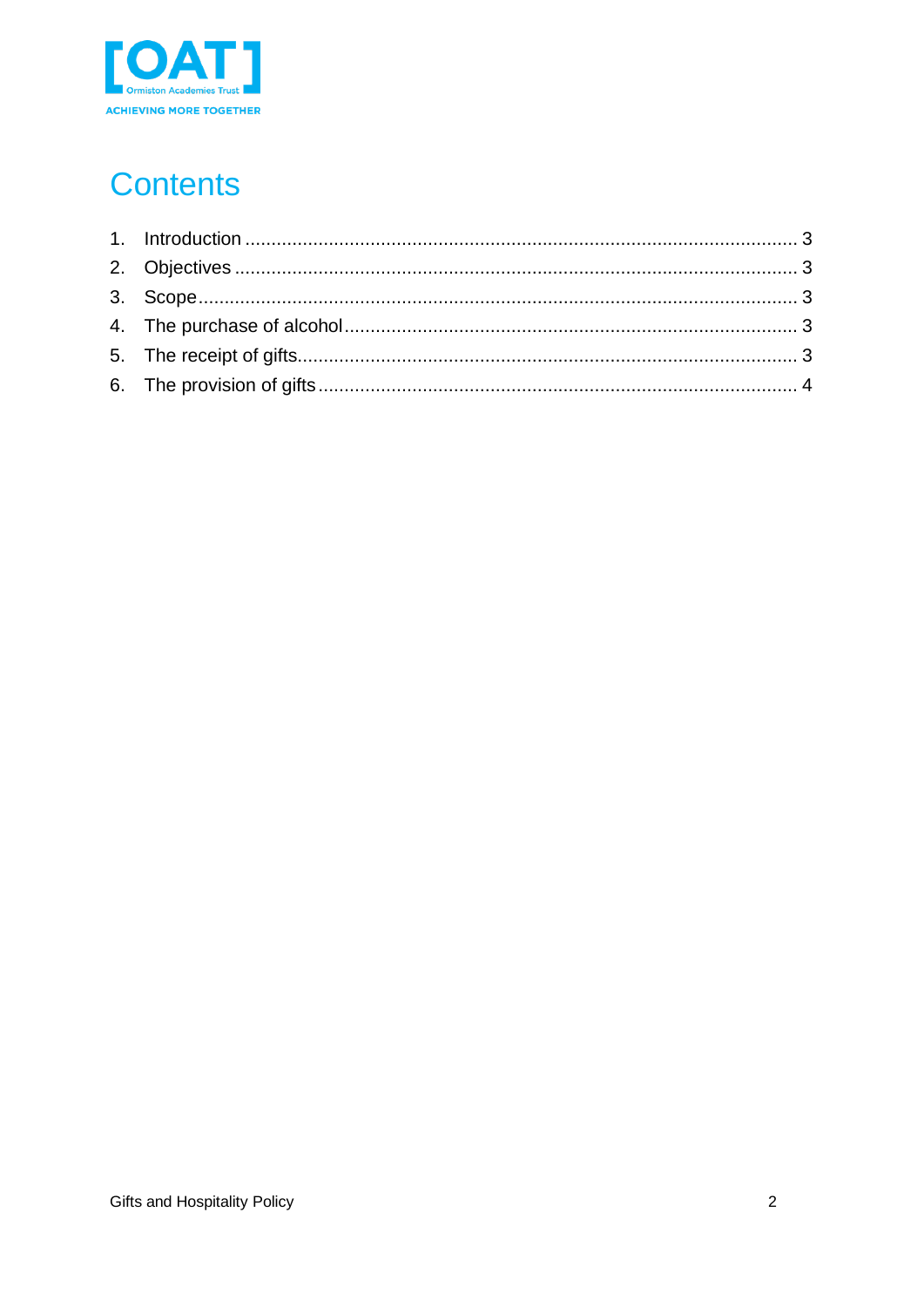

## <span id="page-2-0"></span>1. Introduction

- 1.1. As a general guideline, gifts, hospitality or other personal benefits (hereinafter referred to as "Gifts") should not be accepted or offered by any member of staff, except as provided for below.
- 1.2. Any breach of this Ormiston Academies Trust (OAT) Policy could lead to disciplinary action and may constitute gross misconduct.

#### <span id="page-2-1"></span>2. Objectives

- 2.1. The objectives of the OAT Policy are:
- **E** Ensure the Trust can demonstrate that no improper influence has been applied to decisions made.
- To show that all decisions whether educational, financial or otherwise are reached on the basis of the proper application of OAT procedures.

#### <span id="page-2-2"></span>3. Scope

3.1. The Policies and Procedures apply to all employees of OAT.

### <span id="page-2-3"></span>4. The purchase of alcohol

4.1. The purchase of alcohol using any Trust fund is prohibited. Corporate procurement cards must also not be used to purchase alcohol.

# <span id="page-2-4"></span>5.The receipt of gifts

- 5.1. The Trust encourages and expects staff and governors to use their networks and contacts for its benefit. It is however a fundamental requirement on all staff, the contravention of which would be considered to be gross misconduct, that they must not derive any financial benefit beyond their agreed salary from the decisions they make or contribute to, which involve the education of students, or the spending of the significant sums of public money that are entrusted to the Trust or its Academies. Therefore, staff shall not use their authority or office for personal gain beyond their agreed salary and shall seek to uphold and enhance the standing of the Trust by:
- **■** Maintaining an unimpeachable standard of honesty and integrity in all their business and other relationships
- **Complying with the letter and spirit of the law in contractual obligations, rejecting any business** practice that might be deemed improper
- At all times in their business and other relationships, act to maintain the interests and good reputation of the Trust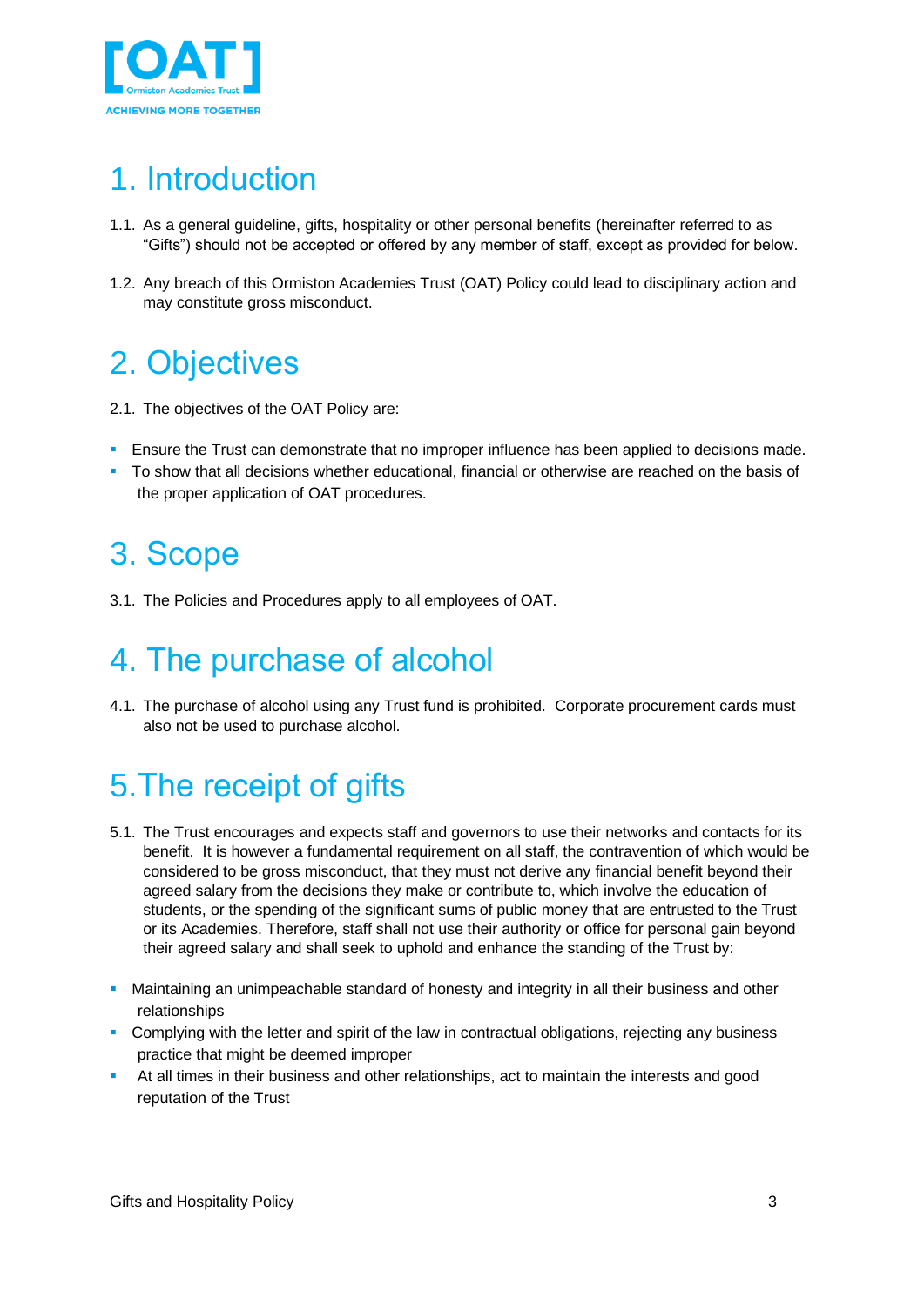

- 5.2. Any employee who becomes aware of a breach of Policy must refer to the Trust's Whistle Blowing Policy and report the alleged breach immediately to his or her line manager who will instigate investigations as necessary.
- 5.3. Any personal interest that may impinge, or might reasonably be deemed by others to impinge, on an employee's impartiality, or conflict with the duty owed to the Trust in any matter relevant to an employee's duties (such as conflicting business interests) shall be declared in writing. Any member of staff who is aware of any business dealings conferring personal gain or involving their relatives or associates must make an appropriate entry in the Register of Business Interests.
- 5.4. Staff are permitted to accept gifts, rewards or benefits from students, students' families, members of the public, or organisations which the Trust has official contacts with, only where they are isolated gifts of a trivial character, or inexpensive seasonal gifts (such as chocolates, flowers, diaries or calendars). Therefore, gifts should not be accepted if they appear to be disproportionately generous or could be construed as an inducement to affect a decision or action, whether business, educational, or other.
- 5.5. Gifts of alcohol will not be considered trivial or inexpensive and should not be given or received except where the rejection of receipt is likely to cause offense that it is reasonable to determine would be of detriment the Trust.
- 5.6. Where purchased items include a "free gift", such a gift should be either used for Trust business or handed to the Trust to be used at charity raffles, pupil prizes, etc.
- 5.7. In relation to conventional hospitality (lunches, outings, tickets for events, etc), it may be accepted provided that it is normal and reasonable in the circumstances. However, invitations for the following should not be accepted:
- **•** where there is no reasonable business justification for doing so
- **E** where an invitation is disproportionately generous
- **•** where the invitation could be seen as an inducement to affect a business or other decision.
- 5.8. Any hospitality other than of a nominal value (£15) or facilities provided during the normal course of business should be reported to the Principal or Company Secretary:
- Who the gift is from
- Date the gift is received
- Details of the gift
- **EXECT** Action taken (whether the gift is retained or refused or passed on, etc.), for entry into the Gifts in Kind Log Sheet.

#### <span id="page-3-0"></span>6. The provision of gifts

The Trust encourages and seeks cooperative relationships between staff, governors, stakeholders and external organisations. Accordingly, there can be occasions where it is appropriate for the Trust to provide and fund limited gifts, in particular hospitality, which will principally be dealt with in-house. Likewise, it may be appropriate for leaving gifts to be provided to staff leaving the